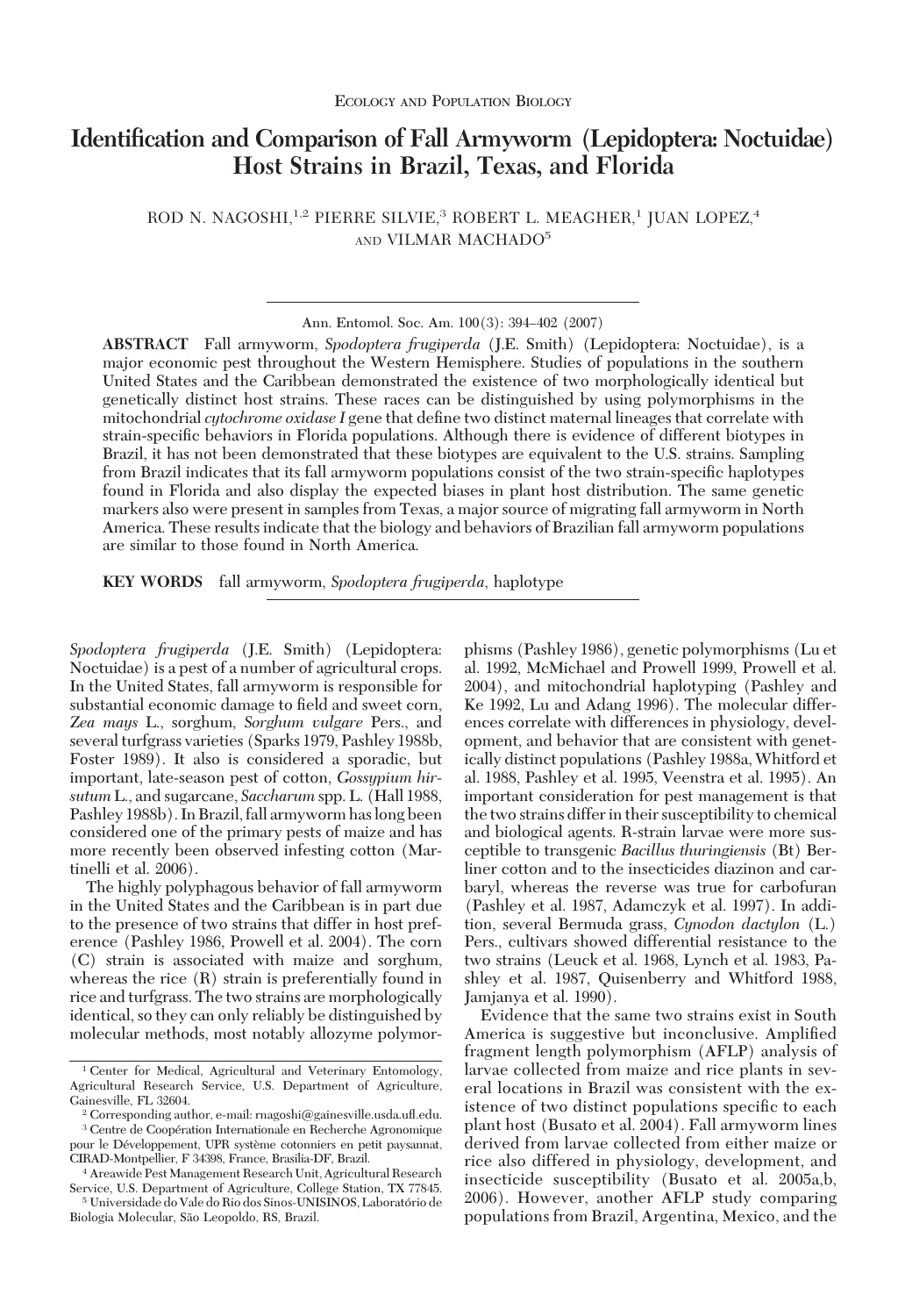| Location                                | Collection | Plant/habitat                    | Date             | Source             | Sample<br>(in Fig. 2) |
|-----------------------------------------|------------|----------------------------------|------------------|--------------------|-----------------------|
| Gainesville, FL                         | Colony     | Artificial                       | Oct. 2004        | R.L.M.             | $GN$ -FL1-4           |
| Homestead, FL                           | Pheromone  | Corn                             | <b>July 2002</b> | R.L.M.             | $HM-FL1$              |
| Homestead, FL                           | Pheromone  | Corn                             | Feb. 2004        | R.L.M              | $HM-FL2$              |
| Homestead. FL                           | Pheromone  | Corn                             | Oct.-Nov. 2004   | R.L.M              | $HM-FL3-6$            |
| Homestead, FL                           | Pheromone  | Corn                             | Nov. 2005        | R.L.M              | <b>HM-FL7-10</b>      |
| Homestead, FL                           | Larva      | Corn                             | <b>Ian 2005</b>  | R.L.M.             | $HM-FL11$             |
| Ona, FL                                 | Pheromone  | Pasture                          | April-May 2005   | R.L.M.             | $ON-FL1-4$            |
| Avon Park, FL                           | Larva      | Corn                             | Nov. 2003        | $-$ <sup>a</sup>   | $AP$ - $FL1-2$        |
| Belle Glade, FL                         | Larva      | Corn                             | Nov. 2003        | $-$ <sup>a</sup>   | $BG$ - $FL1-2$        |
| Okeechobee, FL                          | Larva      | Sorghum (sorghum/<br>sudan hyb.) | Oct.-Nov. 2003   | R.L.M.             |                       |
| Weslaco, TX                             | Pheromone  | Corn                             | April 2004       | <b>B.</b> Warfield | $WL-TX1-3$            |
| College Station, TX                     | Pheromone  | Corn                             | April-Oct. 2004  | LL.                | $CS-TX1-13$           |
| College Station, TX                     | Larva      | Corn                             | Sept. 2004       | J.L.               | $CS-TX14-16$          |
| Palotina, Parana, Brazil                | Larva      | Corn                             | Feb. 2005        | P.S.               | <b>PN-BR1-7</b>       |
| Palotina, Parana, Brazil                | Larva      | Corn                             | Dec. 2005        | P.S.               |                       |
| Campo Verde, Mato Grosso, Brazil        | Larva      | Pasture                          | Oct. 2005        | P.S.               | $MT-BR1-5$            |
| Campo Verde, Mato Grosso, Brazil        | Larva      | Poaceae                          | Nov. 2005        | P.S.               | MT-BR6-9              |
| Campo Verde, Mato Grosso, Brazil        | Larva      | Millet                           | Nov. 2005        | P.S.               | MT-BR10-12            |
| Campo Verde, Mato Grosso, Brazil        | Larva      | Corn                             | Jan. 2005        | P.S.               | MT-BR13-14            |
| Campo Verde, Mato Grosso, Brazil        | Larva      | Sorghum (BF80)                   | Mar.-April 2005  | P.S.               | MT-BR15-23            |
| Primavera do Leste, Mato Grosso, Brazil | Larva      | Sorghum (SARA)                   | Oct.-Nov. 2005   | P.S.               |                       |
| Primavera do Leste, Mato Grosso, Brazil | Larva      | Amaranthus                       | Nov. 2005        | P.S.               |                       |
| Primavera do Leste, Mato Grosso, Brazil | Larva      | Millet                           | Nov. 2005        | P.S.               | MT-BR24-26            |
| Primavera do Leste, Mato Grosso, Brazil | Larva      | Cotton                           | Dec. 2005        | P.S.               |                       |
| Primavera do Leste, Mato Grosso, Brazil | Larva      | Corn                             | Oct.-Nov. 2005   | P.S.               |                       |
| Rio Grande do Sul. Brazil               | Larva      | Rice, corn                       | Mar. 2005        | V.M.               |                       |

**Table 1. Source locality and host information**

*<sup>a</sup>* Nagoshi and Meagher (2004).

United States found high genetic variability in larvae collected from corn, with some samples showing close genetic similarity to larvae collected from turfgrass in the United States (Clark 2005). Allozyme and mitochondrial haplotype analyses of larvae from French Guiana identified the two strains, but there was no evidence of plant host specificity as the R-strain predominated in both corn- and turf-dominated habitats (Prowell et al. 2004). The seeming inconsistencies in the results from the different groups, the wide geographical distribution of the tested populations, and the different methodologies used to identify strains make it difficult to assess whether the strains identified in U.S. populations are genetically comparable with the biotypes described in South America.

In this study, we used the mitochondrial *cytochrome oxidase I* (*COI*) gene to identify and compare haplotypes present in Brazil with those in Texas and Florida. Fall armyworm in these two states are the primary source of the migratory populations that infest central and eastern North America (Sparks 1979), but relatively little is known about the haplotypes present in the Texas population. We further tested whether the haplotypes present in Brazil showed comparable biases in host plant distribution to that observed for the two U.S. host strains. The implications of these results on the use of the strain-specific haplotype markers to study geographically separated fall armyworm populations were discussed.

# **Materials and Methods**

**Specimen Collections and Sites.** Fall armyworm specimens were obtained at several locations in the southern United States (Table 1). Adult males were collected using pheromone traps as described previously (Meagher and Gallo-Meagher 2003). Standard plastic Unitraps were baited with a commercially available fall armyworm pheromone (Scenturion Inc., Clinton, WA), and contained insecticide strips (Hercon Environmental Co., Emigsville, PA). Collections from traps were made at various intervals, ranging from 1 to 14 d. After collection, specimens were stored at –20°C. Larvae were collected from host plants and identified by morphological criteria. These were then preserved in 100% ethanol until DNA isolation or were placed individually in 22.5-ml (0.75-oz.) plastic cups with artificial diet (Heliothis Premix, Stonefly Industries, Bryan, TX) to complete development. DNA was isolated from either adults or late (postfourth) instars.

**DNA Preparation.** Individual specimens were homogenized in 4 ml of phosphate-buffered saline (PBS; 20 mM sodium phosphate and 150 mM NaCl, pH 8.0) in a 15-ml test tube by using a tissue homogenizer (PRO Scientific Inc., Oxford, CT). Cells and tissue were pelleted by centrifugation at  $6000 \times g$  for 5 min at room temperature. The pellet was resuspended in 800  $\mu$ l of cell lysis buffer (0.2 M sucrose, 0.1 M Tris-HCl, pH 8.0, 0.05 M EDTA, and 0.5% sodium dodecyl sulfate), transferred to a 1.5- or 2.0-ml microcentrifuge tube, and incubated at 55°C for 5 min. Proteins were precipitated by the addition of 100  $\mu$ l of 8 M potassium acetate. The supernatant was transferred to a Zymo-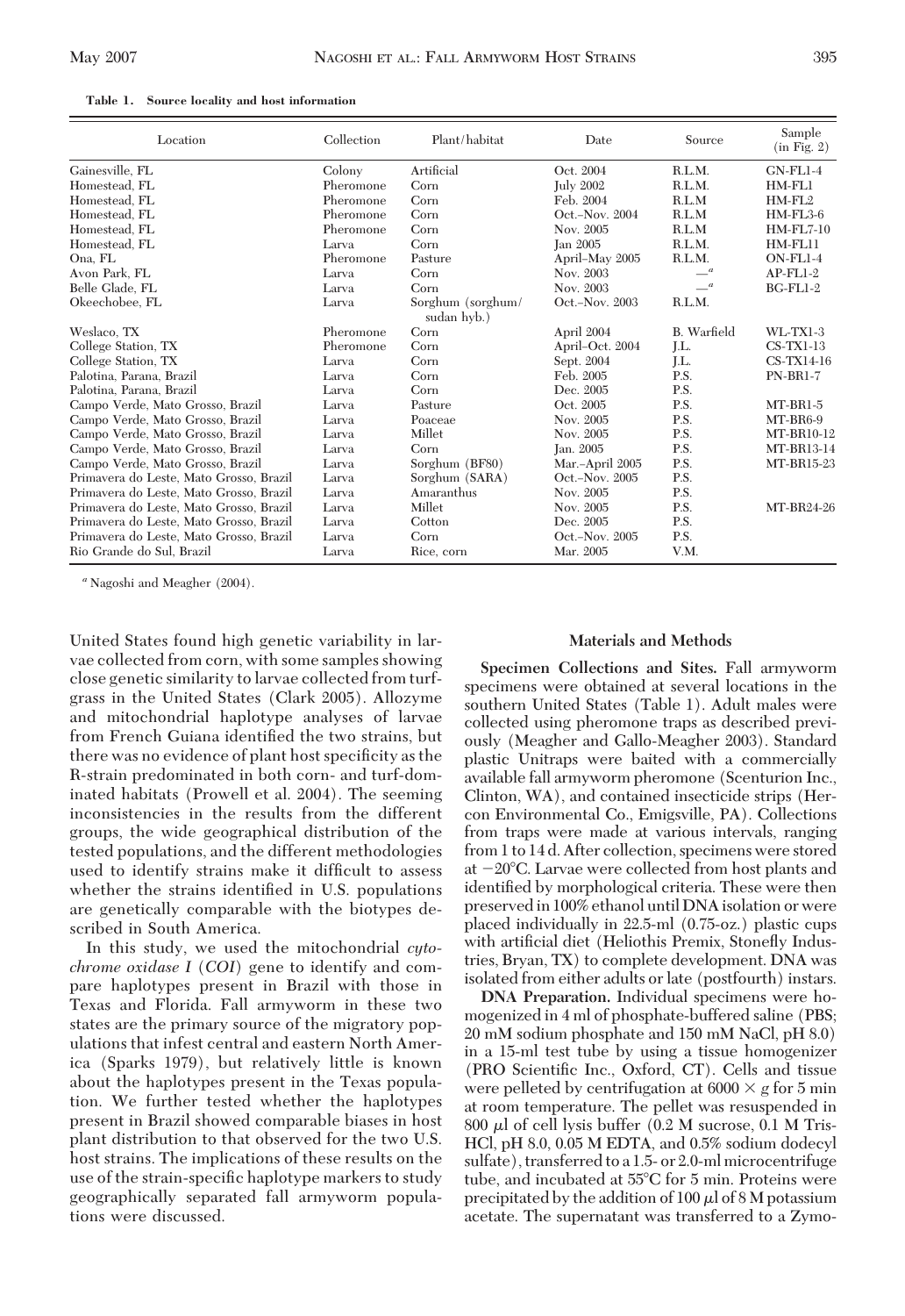

**Fig. 1.** Diagram of the portion of the mitochondrial *COI* gene analyzed along with relevant primers. The putative translational start site of the *COI* gene was arbitrarily designated as coordinate 0. Vertical lines within the gene indicate sites of the strain-specific nucleotide substitutions described in the text. Arrows indicate location and direction of primers used for the PCR amplification and DNA sequencing. Primers *JM-76* and *JM-77* were described previously (Levy et al. 2002).

Spin III column (Zymo Research, Orange, CA) and processed according to manufacturer's instructions. The DNA preparation was increased to a final volume of 40  $\mu$ l with distilled water. Each polymerase chain reaction (PCR) reaction required  $1 \mu l$  of the DNA preparation.

**PCR Analysis and Cloning.** PCR amplification of the mitochondrial *COI* gene was performed in a  $30-\mu$ reaction mix containing  $3 \mu$  of  $10 \times$  reaction buffer, 1  $\mu$ l of 10 mM dNTP, 0.5  $\mu$ l of 20  $\mu$ M primer mix, 1  $\mu$ l of DNA template  $(0.05-0.5 \,\mu g)$ , and  $0.5 \,\mu l$  of  $TaqDNA$ polymerase (New England Biolabs, Beverly, MA). The thermocycling program was  $94^{\circ}C$  (1 min), followed by 33 cycles of 92°C (45 s), 56°C (45 s), 72°C (1 min), and a final segment of 72°C for 3 min. The appropriate restriction enzyme was diluted in  $1\times$  of the manufacturer's reaction buffer to a concentration of 1 U/ $\mu$ l, and 5  $\mu$ l was added to 8  $\mu$ l of each PCR reaction. Digestions were at 37°C for 1–2 h. Two microliters of 6X gel loading buffer was added to each sample, which was run on a 1.8% PCR grade agarose (Fisher, Hampton, NH) horizontal gel. Typically, 40 or 96 PCR amplifications and restriction digests were performed at the same time by using either 0.2-ml tube strips or 96-well microtiter plates. Primers were synthesized by Integrated DNA Technologies (Coralville, IA). Amplification of the *COI* region used the primer pair *JM76* (5'-GAGCTGAATTAGGRACTCCAGG-3') and*COI-1058R*(5-ACACCTGTTAATCCTCCTACAG-3) to produce a 1.0-kb fragment (Fig. 1).

For fragment isolations 6  $\mu$ l of 6X gel loading buffer was added to each amplification reaction, and the entire sample was run on a 1.8% agarose horizontal gel containing GelRed (Biotium, Hayward, CA) in 0.5X Tris-borate buffer (45 mM Tris base, 45 mM boric acid, and 1 mM EDTA, pH 8.0). Fragments were visualized on a long-wave UV light box and cut out from the gel. Fragment isolation was performed using Zymo-Spin I columns (Zymo Research, Orange,  $CA$ ) according to manufacturer's instructions. When necessary, fragments were subcloned into pGEM-T-Easy vector (Promega, Madison, WI) according to manufacturer's instructions. DNA was isolated from subclones using the GenElute 5-min Plasmid Miniprep kit (Sigma-Aldrich, St. Louis, MO) according to manufacturer's instructions.

**DNA Sequence Analysis.** DNA sequencing was performed by Northwoods DNA, Inc. (Bemidji, MN). Templates were either the fragment-isolated PCR product  $(0.5 \mu g)$  or the fragment subcloned into pGEM-T-Easy  $(1.0 \mu g)$ . Direct sequencing of the fragment isolations was initially performed using *JM-76, COI-1058R,* and *COI-914R* (5-ACACCT GTTAATCCTCCTACAG-3) (Fig. 1). Sequencing of the subclones used the SP6 Promoter (5-GAT TTAGGTGACACTATAG-3), the T7 Promoter (5- TAATACGACTCACTATAGGG-3), and *COI-914R.* The sequences obtained were then aligned, and a consensus sequence was derived for each strain haplotype.

To optimize the accuracy of the DNA sequences the following strategy was used. The sequence of each sample was compared with the consensus sequences of both the R-strain and C-strain COI regions. If variations from the consensus were found, the region in question was sequenced again using one or more of these primers as needed: *COI-545 F,* 5-TTTGAGCT GTAGGTATTACYG-3; *JM77,* 5-ATCACCTCCWC CTGCAGGATC-3; and *COI-914R,* 5-GCWGATG TAAAATAWGCTCGWG-3'. If the variation from consensus was confirmed, a second PCR reaction was performed from the sample genomic DNA, and the DNA sequence was analyzed. It is highly unlikely that the same random amplification error will occur in two independent reactions. If discrepancies between the two sequences were found, a third PCR reaction was performed and compared. By this strategy, each variation from the consensus sequence was confirmed by two independent PCR reactions, and the DNA sequence was analyzed. All other DNA sequences were obtained from National Center for Biotechnology Information GenBank. DNA comparisons, alignments, and restriction site mapping were performed using the DS Gene program (Accelrys, San Diego, CA). Phylogenetic trees were generated using neighbor-joining analysis and Tajima-Nei distance by using the DS Gene program (Tajima and Nei 1984, Felsenstein 1985). Trees were unrooted, and nodes were supported by  $10,000 \times$ bootstrap analysis.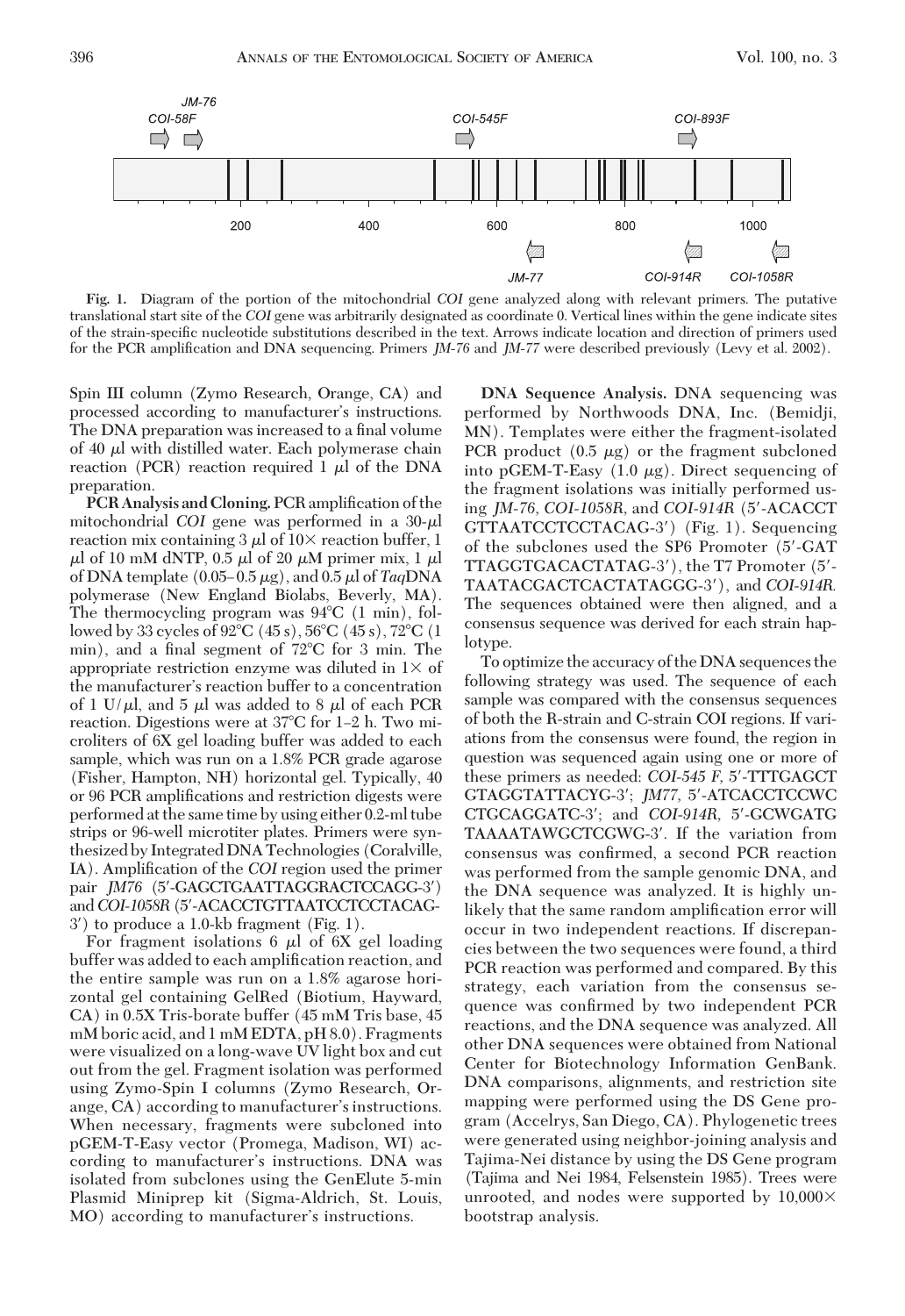

**Fig. 2.** Strict consensus tree based on neighbor-joining analysis of 73 *COI* sequences representing fall armyworm populations from Florida (FL), TX (TX), and Brazil (BR). The Rstrain (SFU72977) and C-strain (SFU72974) sequences were obtained from GenBank and used to identify the host strain haplotypes. The COI sequences from *Pseudaletia unipuncta* (Haworth) were used as an outgroup. The sequences were obtained from GenBank (AF549698) and from a specimen isolated from the field (our unpublished data). Numbers under branches denote bootstrap values (%) based on number per 10000 replicates. Only confidence values above 75% are indicated and nodes below 50% are collapsed. Scale bar equals 0.2 substitutions per site.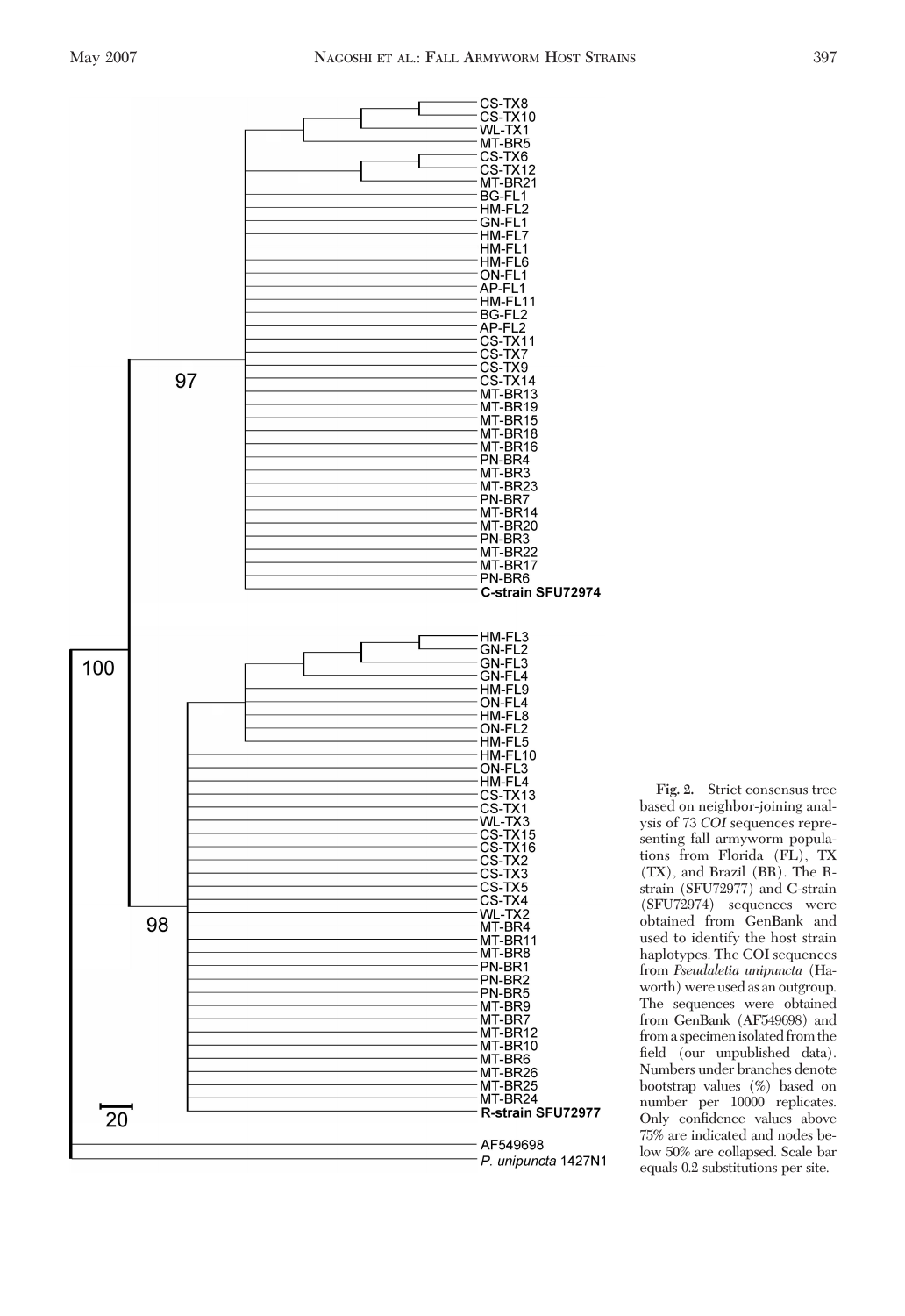|        | 171            |              | 207      |              | SacI [R]<br>258 |                | 489          |              | AciI[R]<br>BsmI[C]<br>564 |              | 570          |              | $MspI$ [C]<br>600 |                | 634          |              | 663          |              | MspI [R]<br>738 |                  |
|--------|----------------|--------------|----------|--------------|-----------------|----------------|--------------|--------------|---------------------------|--------------|--------------|--------------|-------------------|----------------|--------------|--------------|--------------|--------------|-----------------|------------------|
|        | $C^a$          | T            | A        | Т            | Т               | $\mathbf C$    | $\mathbf C$  | T            | C                         | Т            | T            | $\mathbf C$  | Т                 | $\mathbf C$    | $\mathbf C$  | T            | A            | T            | G               | A                |
| $FL-R$ | 12             | $\theta$     | 12       | $\mathbf{0}$ | 12              | $\mathbf{0}$   | 12           | $\Omega$     | 12                        | $\mathbf{0}$ | 12           | $\Omega$     | 12                | $\Omega$       | 12           | $\Omega$     | 12           | $\Omega$     | 12              | $\mathbf{0}$     |
| $FL-C$ | $\theta$       | 11           | $\Omega$ | 11           | $\overline{0}$  | 11             | $\mathbf{0}$ | 11           | $\mathbf{0}$              | 11           | $\mathbf{0}$ | 11           | $\mathbf{0}$      | 11             | $\mathbf{0}$ | 11           | $\theta$     | 11           | $\overline{0}$  | 11               |
| $BR-R$ | 14             | $\Omega$     | 14       | $\theta$     | 14              | $\theta$       | 14           | $\Omega$     | 14                        | $\theta$     | 14           | $\Omega$     | 14                | $\theta$       | 14           | $\Omega$     | 14           | $\Omega$     | 14              | $\boldsymbol{0}$ |
| $BR-C$ | $\mathbf{0}$   | 16           | $\Omega$ | 16           | $\mathbf{0}$    | 16             | $\Omega$     | 16           | $\mathbf{0}$              | 16           | $\mathbf{0}$ | 16           | $\overline{2}$    | 14             | $\mathbf{0}$ | 16           | $\Omega$     | 16           | $\theta$        | 16               |
| TX-R   | 9              | $\mathbf{0}$ | 9        | $\theta$     | 9               | $\theta$       | 9            | $\theta$     | 9                         | $\mathbf{0}$ | 9            | $\mathbf{0}$ | 9                 | $\theta$       | 9            | $\theta$     | 9            | $\Omega$     | 9               | $\mathbf{0}$     |
| TX-C   | $\mathbf{0}$   | 9            | $\theta$ | $8^b$        | $\mathbf{0}$    | 9              | $\Omega$     | 9            | $\theta$                  | 9            | $\theta$     | 9            | $\mathbf{0}$      | 9              | $\mathbf{0}$ | 9            | $\mathbf{0}$ | 9            | $\overline{0}$  | 9                |
|        | 759            |              |          | 768          |                 | 795            |              |              | 798                       |              | 816          | 823          |                   |                | 912          |              | 987          |              |                 | 1044             |
|        | C              | T            | T        | $\mathbf C$  |                 | T              | $\mathbf C$  | A            | G                         | T            | $\mathbf C$  | $\mathbf T$  | $\mathbf C$       | T              |              | $\mathbf C$  | C            | T            | A               | $\mathbf T$      |
| $FL-R$ | 12             | $\theta$     | 12       | $\theta$     |                 | 12             | $\mathbf{0}$ | 12           | $\mathbf{0}$              | 12           | $\theta$     | 12           | $\theta$          | 12             |              | $\mathbf{0}$ | 12           | $\mathbf{0}$ | 7               | 5                |
| $FL-C$ | $\mathbf{0}$   | 11           | $\theta$ | 11           |                 | $\overline{0}$ | 11           | $\theta$     | 11                        | $\theta$     | 11           | $\theta$     | 11                | $\overline{0}$ |              | 11           | $\mathbf{0}$ | 11           | $\theta$        | 11               |
| $BR-R$ | 14             | $\theta$     | 14       | $\theta$     |                 | 14             | $\mathbf{0}$ | 14           | $\theta$                  | 14           | $\theta$     | 14           | $\theta$          | 14             |              | $\mathbf{0}$ | 14           | $\mathbf{0}$ | 11              | 3                |
| $BR-C$ | $\overline{0}$ | 16           | $\theta$ | 16           |                 | $\theta$       | 16           | $\theta$     | 16                        | $\theta$     | 16           | $\mathbf{0}$ | 16                | $\theta$       |              | 16           | $\mathbf{0}$ | 16           | 1               | 15               |
| TX-R   | 9              | $\theta$     | 9        | $\theta$     |                 | 9              | $\mathbf{0}$ | 9            | $\mathbf{0}$              | 9            | $\mathbf{0}$ | 9            | $\theta$          | 9              |              | $\mathbf{0}$ | 9            | $\mathbf{0}$ | $\overline{5}$  | 4                |
| TX-C   | $\mathbf{0}$   | 9            | 1        | 8            |                 | $\mathbf{0}$   | 9            | $\mathbf{0}$ | 9                         | $\mathbf{0}$ | 9            | $\mathbf{0}$ | 9                 | $\theta$       |              | 9            | $\mathbf{0}$ | 9            | $\mathbf{0}$    | 9                |

**Table 2. Distribution of polymorphisms at the strain-specific loci in the mitochondrial** *COI* **gene for fall armyworm strains collected from Florida, Texas, and Brazil**

*<sup>a</sup>* C, T, A, and G represent the cytosine, thymine, adenine, and guanine nucleotides, respectively.

*<sup>b</sup>* In one sample, a C was present.

#### **Results**

A 937-bp portion of the mitochondrial*COI* gene was isolated and sequenced from a total of 73 individuals from Brazil, Florida, and Texas (Fig. 1). The samples were obtained by either pheromone trapping or larval collection from a variety of plant types, including maize, cotton, sugarcane, millet, sorghum, and pasture grasses (Table 1). To determine whether the sequences could be partitioned into two groups associated with the known host strains, neighbor-joining reconstruction analysis was performed, and a phylogenetic tree was constructed (Fig. 2). The sequences from all areas could be subdivided into two major groups that corresponded with the consensus R-strain and C-strain sequences (GenBank accession nos. U72977 and U72974, respectively). Subsets from the Texas and Brazil samples were present in each, indicating that the strain-specific haplotypes characterized in Florida populations are also present in fall armyworm from these other locations.

**Sequence Characterization of the Strain-Specific Sites.** The strain-specific subpopulations were defined by 19 polymorphic nucleotide sites (Table 2). Three of the sites (their coordinates of 258, 564, and 600 indicate nucleotide distance from the presumptive translational start site of the COI gene) were described previously in sequence, and restriction enzyme analyses of an internal 568-bp region was defined by the *JM76/JM77* primers (Levy et al. 2002, Nagoshi et al. 2005). An additional strain-specific *MspI* site was observed at site 738 that is present in the R-strain but not the C-strain. In 16 of the 19 sites, there was 100% strain specificity for fall armyworm samples from all locations (Table 2). Two sites showed single exceptions; at site 207 one C-strain sample from Texas had a C instead of the expected T (found in the rest of the C-strain), and at site 768 one C-strain sample carried the R-strain–associated A instead of the expected T. The most polymorphic site was at coordinate 1044, which was specific for the C-strain (with one exceptional sample from Brazil) but variable in the R-strain for populations from all three locations. In the latter case, the exceptions resulted from the substitution of the normally C-strain–specific T instead of the expected A. None of the base changes in these strain-specific sites alter the conceptual COI amino acid sequence.

Additional polymorphisms were observed in 24 other nucleotide loci that were not specific to a strain. In combination with the variations in the strain-specific sites these identified a total of 28 different haplotypes, 14 each in the C-strain and R-strain subpopulations. We designated the RS1 and CS1 haplotypes as the consensus sequences for the R-strain (Table 3) and C-strain (Table 4), respectively, and these differed by no more than three nucleotides from the other variants within each strain. Six of these polymorphisms alter the conceptual peptide sequence by a single base substitution.

RS1 was the most common R-strain haplotype overall, representing 42% (15/36) of the R-strain population (Table 5). Similarly, CS1 was predominant in the C-strain, making up 51% (19/37) of this subgroup. However, there was substantial variability in the distribution of the haplotypes between geographical areas. For example, in the Florida samples the proportion of the RS3 haplotype approximated that of the RS1, whereas RS3 was not found in Brazil or Texas. In addition, although the C-strain samples from Brazil consisted of nine different haplotypes, each present in roughly equal proportions, CS1 was the predominant C-strain haplotype in Texas and Florida. The majority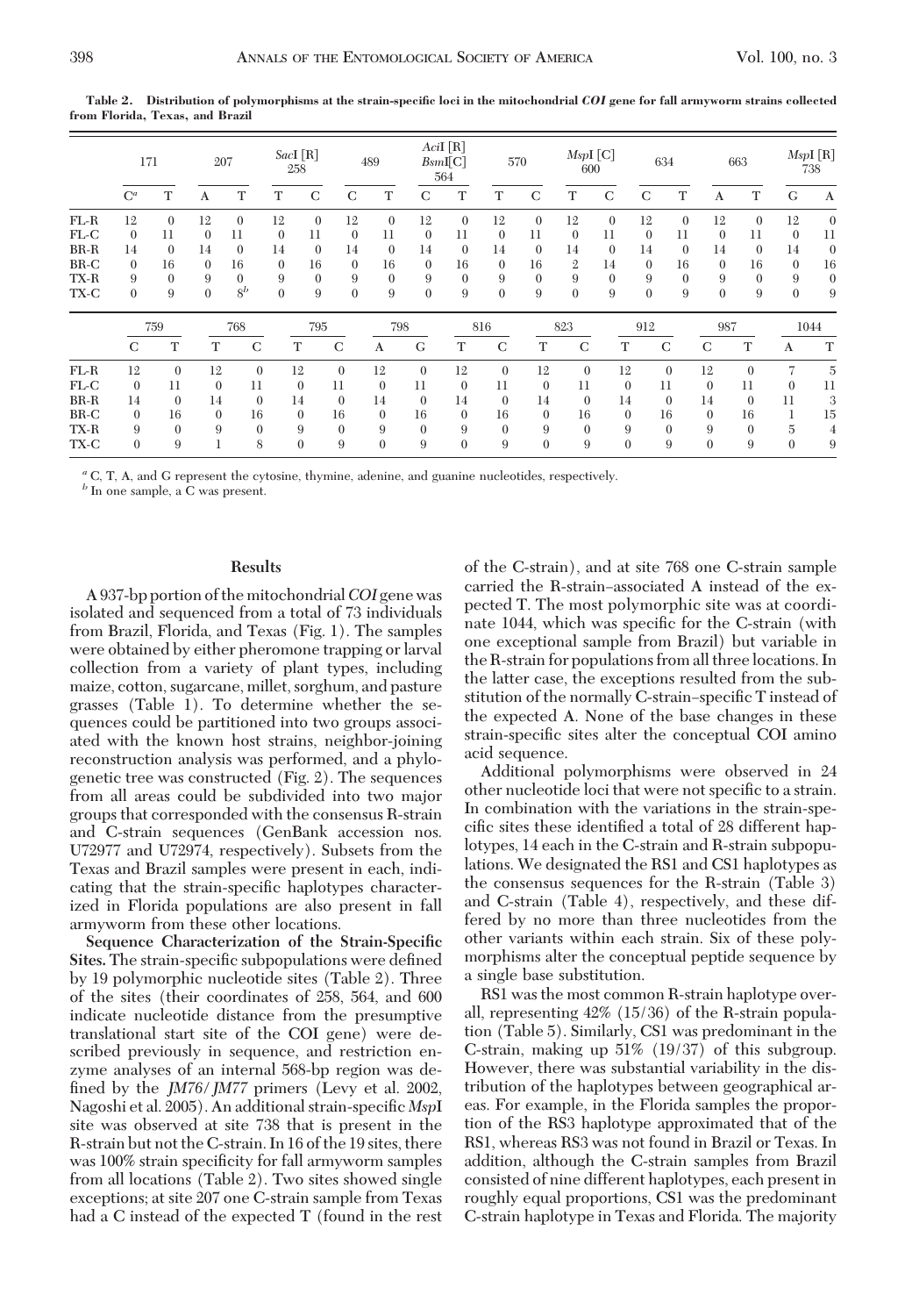**Table 3. Haplotypes identified from fall armyworm collected from Brazil, Texas, and Florida for the R-strain**

| Haplotype       | 132 | 133 | 143   | 204 | 268            | 357 | 430 | 444 | 570 | 596   | 606         | 633 | 666 | 839   | 848   | 879 | 891 | 1044 |
|-----------------|-----|-----|-------|-----|----------------|-----|-----|-----|-----|-------|-------------|-----|-----|-------|-------|-----|-----|------|
| RS1             | A   | A   | A     | A   | G              | A   | A   | T   | T   | T     | T           | T   | A   | T     | T     | A   | T   | G    |
| RS <sub>2</sub> |     |     |       |     |                |     |     |     |     |       |             |     |     |       |       |     |     | A    |
| RS3             |     |     |       |     |                |     |     |     |     |       |             | C   |     |       |       |     |     | A    |
| RS4             |     |     |       |     |                |     |     |     |     |       |             |     |     | $C^a$ |       |     |     |      |
| RS5             |     | G   |       |     |                |     |     |     |     |       |             |     |     |       |       |     | A   |      |
| RS <sub>6</sub> |     |     | $G^a$ |     |                |     |     |     |     |       |             |     |     |       |       |     |     |      |
| RS7             |     |     |       | G   |                |     |     |     |     |       |             |     |     |       |       |     |     |      |
| RS8             |     |     |       |     |                | G   | T   |     |     |       |             |     |     |       |       |     |     | A    |
| RS9             |     |     |       |     |                |     |     |     | C   |       |             |     |     |       |       |     |     | A    |
| <b>RS10</b>     |     |     |       |     |                |     |     |     |     |       | $\mathbf C$ |     |     |       |       |     |     | A    |
| <b>RS11</b>     |     |     |       |     |                |     |     |     |     |       |             |     | G   |       |       |     |     |      |
| <b>RS12</b>     |     |     |       |     |                |     |     |     |     |       |             |     |     |       |       | G   |     |      |
| <b>RS13</b>     | G   |     |       |     |                |     |     | C   |     |       |             |     |     |       | $C^a$ |     |     |      |
| <b>RS14</b>     |     |     |       |     | $\mathbf{A}^a$ |     |     |     |     | $G^a$ |             |     |     |       |       |     |     |      |

*<sup>a</sup>* Causes an amino acid substitution.

of haplotypes of either strain, 22 of 28, were represented by only a single specimen.

**Brazilian Strains Display Plant Host Preferences Similar to U.S. Populations.** In the Rio Grande do Sul state, contemporaneous larval collections from corn and rice plants showed a definitive strain-specific host preference, with the C-strain predominating in corn and absent in rice (Fig. 3). The C-strain also predominated in corn from the Mato Grosso state throughout the year, making up  $>80\%$  of the larvae collected as well as in spring-grown cotton (in Brazil, spring is approximately from September to November). The R-strain was the predominant population found in millet and in two common pasture plants, one of the *Amaranthus* genus, the other of the Poaceae family. A more variable pattern was observed in sorghum. During two collection periods in March and April, almost 90% of the larvae were of the C-strain, consistent with the C-strain bias reported previously for Honduras and Georgia (U.S.) sorghum (Pashley 1988b, Lu and Adang 1996). However, as the year progressed, the proportion of C-strain larvae declined (Fig. 3). To investigate whether a similar pattern could be found in U.S. populations, we analyzed larvae collected from sorghum in the Okeechobee region of Florida in 2003 (Fig. 4). Variability in strain proportions was observed

between the two collection periods, with the C-strain percentage changing from 0 to 60 in a 2-wk period.

# **Discussion**

Fall armyworm populations in Brazil consist of the same two mitochondrial lineages that define the two host strains in North American populations. The Brazilian lineages also displayed similar asymmetries in plant host use, with the C-strain predominatingin corn and cotton and the R-strain in millet and a pasture grass. The specificity of C-strain larvae to corn and R-strain to turf/pasture grasses was demonstrated previously for populations in the Caribbean, Florida, and Louisiana (Pashley 1986, Meagher and Gallo-Meagher 2003, Meagher and Nagoshi 2004, Prowell et al. 2004). That cotton is preferred by the C-strain was demonstrated for fall armyworms collected in Louisiana and the Mississippi delta (Pashley 1988a; our unpublished data). These data indicate that the same two strains exist in both Brazil and the United States and display similar behaviors with respect to host plant choice.

A more complicated behavior is exhibited with respect to sorghum, which was presumed to be preferred by the C-strain based on studies of samples from Honduras and Mississippi (Pashley 1988b, Lu and

| Haplotype        | 173 | 207 | 600 | 666 | 711 | 717 | 768 | 788   | 851 | 858 | 925 | 974 | 1020 | 1044 |
|------------------|-----|-----|-----|-----|-----|-----|-----|-------|-----|-----|-----|-----|------|------|
| CS <sub>1</sub>  | A   | T   | T   | A   | T   | A   | T   | A     | T   | T   | A   | A   | A    | A    |
| CS <sub>2</sub>  |     |     |     | G   |     |     |     |       |     |     |     |     |      |      |
| CS <sub>3</sub>  |     |     |     |     | C   |     |     |       |     |     |     |     |      |      |
| CS <sub>4</sub>  |     |     |     |     |     |     |     |       |     |     |     |     | G    |      |
| CS <sub>5</sub>  |     |     |     |     |     |     |     | $G^a$ |     |     |     |     |      |      |
| CS6              |     |     |     |     |     |     |     |       | G   |     |     |     |      |      |
| CS7              |     |     |     |     |     |     | T   |       |     |     |     |     |      |      |
| CS8              |     | C   |     |     |     |     |     |       |     |     |     |     |      |      |
| CS <sub>9</sub>  |     |     |     |     |     |     |     |       |     | C   |     |     |      |      |
| C <sub>S10</sub> |     |     |     |     |     | G   |     |       |     |     |     |     |      |      |
| CS11             |     |     | T   |     |     |     |     |       |     |     |     |     |      |      |
| CS12             |     |     |     |     |     |     |     |       |     |     | G   |     |      | G    |
| CS <sub>13</sub> |     |     |     |     |     |     |     |       |     |     |     | G   |      |      |
| CS <sub>14</sub> | G   |     |     |     |     |     |     |       |     |     |     |     |      |      |

**Table 4. Haplotypes identified from fall armyworm collected from Brazil, Texas, and Florida for the C-strain**

*<sup>a</sup>* Causes an amino acid substitution.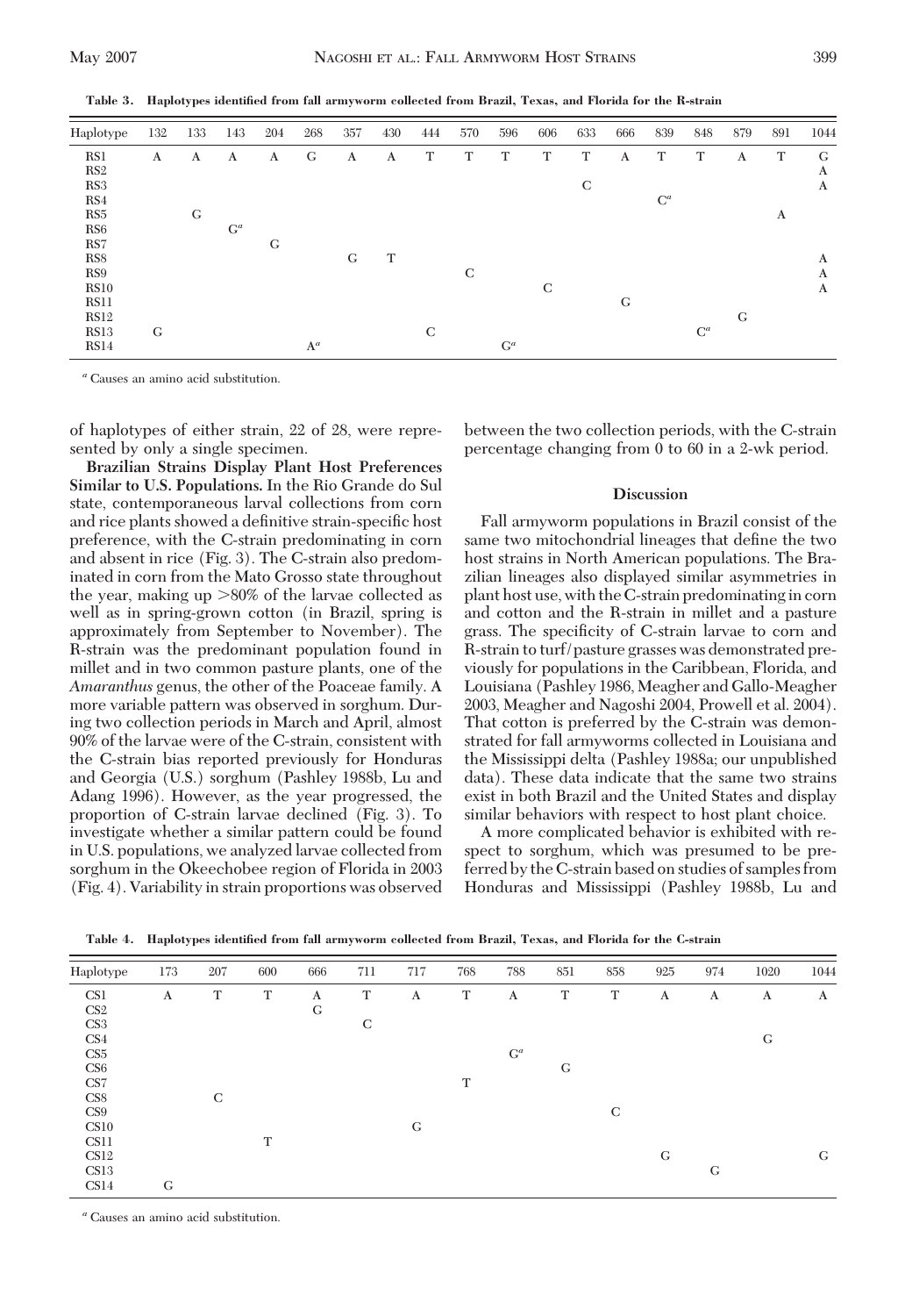**Table 5. Distribution of haplotypes in different locations**

|                 | Locality       |                |                |                |  |  |  |  |  |  |
|-----------------|----------------|----------------|----------------|----------------|--|--|--|--|--|--|
| Haplotype       | Florida        | Texas          | <b>Brazil</b>  | $\mathbf n$    |  |  |  |  |  |  |
| $RS-1$          | 3              | $\,6$          | 6              | 15             |  |  |  |  |  |  |
| $RS-2$          | $\overline{0}$ | 3              | 3              | 6              |  |  |  |  |  |  |
| $RS-3$          | $\overline{4}$ | $\overline{0}$ | $\overline{0}$ | $\overline{4}$ |  |  |  |  |  |  |
| $RS-4$          | $\mathbf{1}$   | $\overline{0}$ | $\overline{0}$ | $\mathbf{1}$   |  |  |  |  |  |  |
| $RS-5$          | $\mathbf{1}$   | $\overline{0}$ | $\overline{0}$ | $\mathbf{1}$   |  |  |  |  |  |  |
| $RS-6$          | $\mathbf{1}$   | $\overline{0}$ | $\overline{0}$ | $\mathbf{1}$   |  |  |  |  |  |  |
| $RS-7$          | $\mathbf{1}$   | $\mathbf{0}$   | $\overline{0}$ | $\mathbf{1}$   |  |  |  |  |  |  |
| $RS-8$          | $\mathbf{1}$   | $\mathbf{0}$   | $\overline{0}$ | $\mathbf{1}$   |  |  |  |  |  |  |
| $RS-9$          | $\overline{0}$ | $\mathbf{1}$   | $\overline{0}$ | $\mathbf{1}$   |  |  |  |  |  |  |
| $RS-10$         | $\theta$       | $\overline{0}$ | $\mathbf{1}$   | $\mathbf{1}$   |  |  |  |  |  |  |
| $RS-11$         | $\overline{0}$ | $\overline{0}$ | $\mathbf{1}$   | $\mathbf{1}$   |  |  |  |  |  |  |
| $RS-12$         | $\theta$       | $\overline{0}$ | $\mathbf{1}$   | $\mathbf{1}$   |  |  |  |  |  |  |
| $RS-13$         | $\overline{0}$ | $\mathbf{0}$   | $\mathbf{1}$   | $\mathbf{1}$   |  |  |  |  |  |  |
| $RS-14$         | $\overline{0}$ | $\overline{0}$ | $\mathbf{1}$   | $\mathbf{1}$   |  |  |  |  |  |  |
| Total           | 12             | 10             | 14             | 36             |  |  |  |  |  |  |
| CS <sub>1</sub> | 8              | 9              | $\mathbf{2}$   | 19             |  |  |  |  |  |  |
| CS <sub>2</sub> | $\overline{0}$ | $\overline{2}$ | $\mathbf{1}$   | 3              |  |  |  |  |  |  |
| CS3             | $\mathbf{0}$   | 3              | $\mathbf{1}$   | 4              |  |  |  |  |  |  |
| CS4             | $\mathbf{1}$   | $\overline{0}$ | $\overline{0}$ | $\mathbf{1}$   |  |  |  |  |  |  |
| CS <sub>5</sub> | $\mathbf{1}$   | $\overline{0}$ | $\overline{0}$ | $\mathbf{1}$   |  |  |  |  |  |  |
| CS6             | $\mathbf{1}$   | $\mathbf{0}$   | $\overline{0}$ | $\mathbf{1}$   |  |  |  |  |  |  |
| CS7             | $\overline{0}$ | $\mathbf{1}$   | $\overline{0}$ | $\mathbf{1}$   |  |  |  |  |  |  |
| CS8             | $\overline{0}$ | $\mathbf{1}$   | $\overline{0}$ | $\mathbf{1}$   |  |  |  |  |  |  |
| CS9             | $\theta$       | $\overline{0}$ | $\mathbf{1}$   | $\mathbf{1}$   |  |  |  |  |  |  |
| CS10            | $\theta$       | $\overline{0}$ | $\mathbf{1}$   | $\mathbf{1}$   |  |  |  |  |  |  |
| CS11            | $\overline{0}$ | $\overline{0}$ | $\mathbf{1}$   | $\mathbf{1}$   |  |  |  |  |  |  |
| CS12            | $\overline{0}$ | $\overline{0}$ | $\mathbf{1}$   | $\mathbf{1}$   |  |  |  |  |  |  |
| CS13            | $\theta$       | $\overline{0}$ | $\mathbf{1}$   | $\mathbf{1}$   |  |  |  |  |  |  |
| CS14            | $\overline{0}$ | $\overline{0}$ | $\mathbf{1}$   | $\mathbf{1}$   |  |  |  |  |  |  |
| Total           | 11             | 16             | 10             | 37             |  |  |  |  |  |  |

Adang 1996). However, larvae collected from sorghum in Brazil showed substantial variation in strain proportions, with C-strain values ranging from 13 to 92% (Fig. 3). Similar differences were observed in collections from sorghum in Florida, suggesting that the strain preference for this plant type is significantly inßuenced by environmental factors (Fig. 4). The role of seasonality was indicated by the observation that the C-strain predominated (89%) in Brazil sorghum during the autumn (March-June), but it declined to 50% of the collections in the spring (September–November), with substantial variation in strain proportions between the three spring collections (Fig. 3). Interestingly, we also observed seasonality in strain use of corn in southern and central Florida (Nagoshi and Meagher 2004). Although the proportion of larvae found in corn during the Florida spring season (February–April) was heavily biased to the C-strain, there were periods in the fall (September–November) when R-strain larvae were the majority collected (Fig. 4). The reason for this seasonality is unknown, but it could reßect migration behaviors, seasonal differences in the availability of alternative plant hosts, or other season-specific environmental factors that can overrule strain-specific physiological preferences.

These observations demonstrate that conclusions of plant host preferences based on sampling over a limited time can be misleading. This is particularly true for the R-strain, which seems to be able to use host plants normally associated with the C-strain, at least during certain times of the year. This flexibility is consistent with laboratory studies showing that although the two strains can differ in their use of, and development on, specific plant hosts, they are both able to develop to adulthood on these hosts with relatively small differences in viability and no re-



**Fig. 3.** Strain proportions in larvae collected from different plant hosts in Brazil. Solid bar denotes R-strain, striped bar denotes C-strain. Numbers above bars indicate number of samples tested. All dates are from 2005. Note that seasons in Brazil are reversed from that observed in Florida such that spring occurs during September–November and fall during March–June. RGdS, Rio Grande de Sol; P, Parana; MG, Mato Grosso; Amar., Amaranthus; and Poac., Poaceae.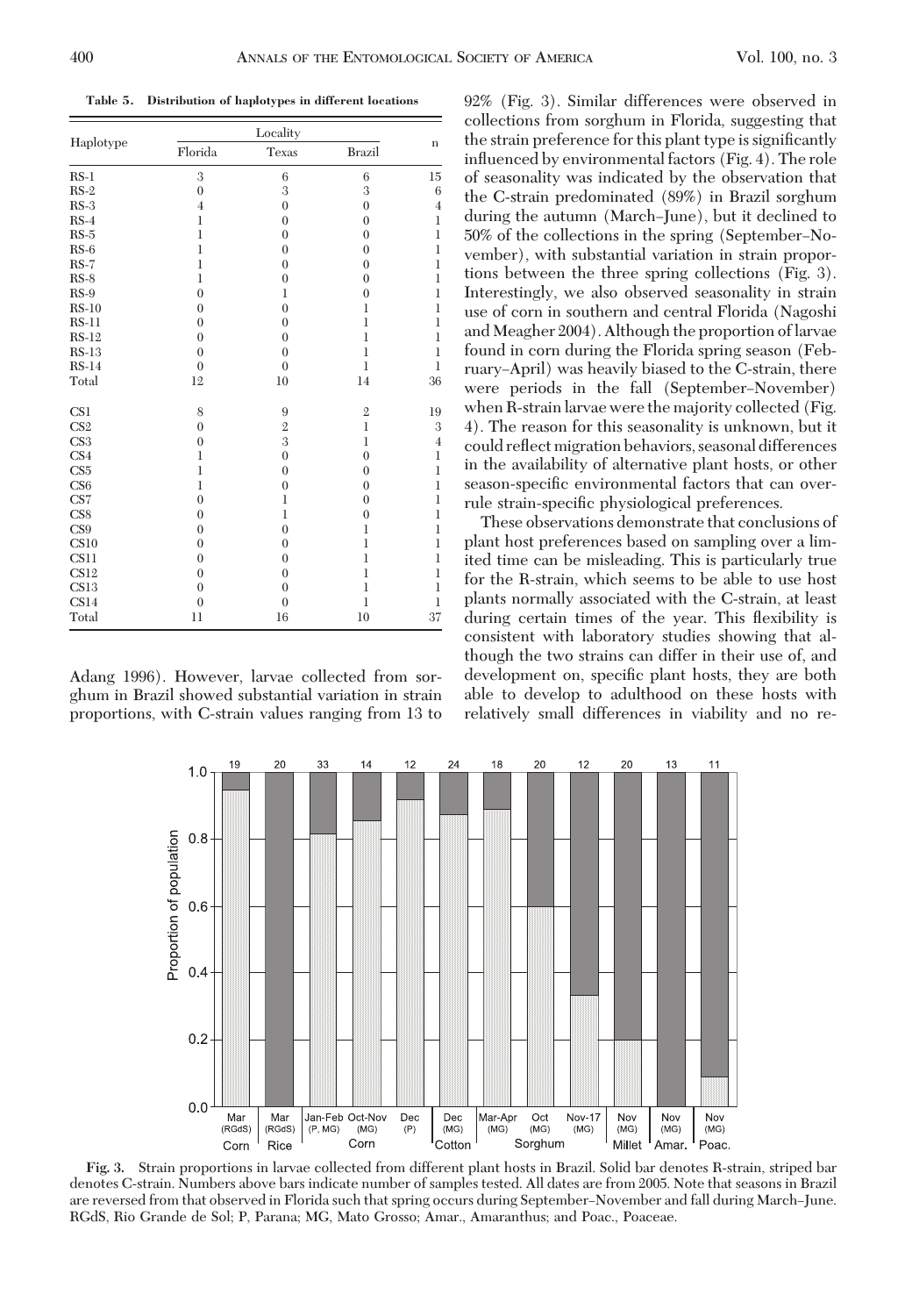

**Fig. 4.** Strain proportions in larvae collected from corn and sorghum in Florida. Solid bar denotes R-strain, striped bar denotes C-strain. Numbers above bars indicate number of samples tested. The sorghum collections were from Okeechobee, FL. Larval collections from corn were from Belle Glade, FL. All samples were collected in 2003.

ported differences in adult fitness (Pashley 1988a, Veenstra et al. 1995).

Our analysis of the *COI* region showed >99% identity between the Brazil, Texas, and Florida mitochondrial sequences for each strain haplotype. Furthermore, the strain specificity of the 19 sites was conserved in all three populations, as was the high rate of polymorphism in site 1044 for the R-strain. Therefore, it seems that either the divergence of the two mitochondrial lineages into the two strains occurred before the dissemination of fall armyworm into Texas, Florida, and Brazil, where they are now reproductively isolated, or there is substantial gene ßow occurring that has essentially homogenized these geographically distant populations. Geographical isolation would be supported by the existence of genetic polymorphisms that are specific to the geographical areas. Three candidate polymorphisms were observed. Site 633 is present in one third of the Florida R-strain tested, but it was not found in Brazil or Texas samples. Site 717 and site 666 were found in one third and two ninths of the Texas C-strain, respectively, but not in the Florida C-strain. More extensive surveys of these polymorphisms are being performed to more accurately assess their geographical distribution.

The demonstration that the same strain-specific mitochondrial markersidentify equivalent strainsin both Brazil and U.S. fall armyworm populations should facilitate research on this important agricultural pest in South America. Relatively simple and rapid methods are available for characterizing these markers, allowing for more extensive sampling of population distributions, and the commonality in strains and mitochondrial lineages legitimatize comparisons with North American surveys. Comparisons of fall armyworm behavior in such different environments should provide new insight into the biology underlying host plant choice and migration, and further characterization of genetic differences between strains and geographically distant populations will potentially identify new markers for investigating these issues.

### **Acknowledgments**

We thank Jane Sharp for excellent technical support. We thank Robert Shatters (USDA-ARS) and Claudia Copeland (USDA-ARS) for helpful comments on the manuscript and William Warfield for samples from Weslaco, TX. The use of trade, firm, or corporation names in this publication is for the information and convenience of the reader. Such use does not constitute an official endorsement or approval by the United States Department of Agriculture or the Agricultural Research Service of any product or service to the exclusion of others that may be suitable.

#### **References Cited**

- **Adamczyk, J. J., Jr., J. W. Holloway, B. R. Leonard, and J. B. Graves. 1997.** Susceptibility of fall armyworm collected from different plant hosts to selected insecticides and transgenic Bt cotton. J. Cotton Sci. 1: 21-28.
- **Busato, G. R., A. D. Gru¨tzmacher, A. C. de Oliveira, E. A. Vieira, P. D. Zimmer, M. M. Kopp, J. d. M. Bandeira, and T. R. Magalha˜es. 2004.** Analysis of the molecular structure and diversity of *Spodoptera frugiperda* (J.E. Smith) (Lepidoptera: Noctuidae) populations associated to the corn and rice crops in Rio Grande do Sul State, Brazil. Neotrop. Entomol. 33: 709-716.
- **Busato, G. R., A. D. Gru¨tzmacher, M. S. Garcia, F. P. Giolo, M. J. Zotti, and J. d. M. Bandeira. 2005a.** Thermal requirements and estimate of the number of generations of